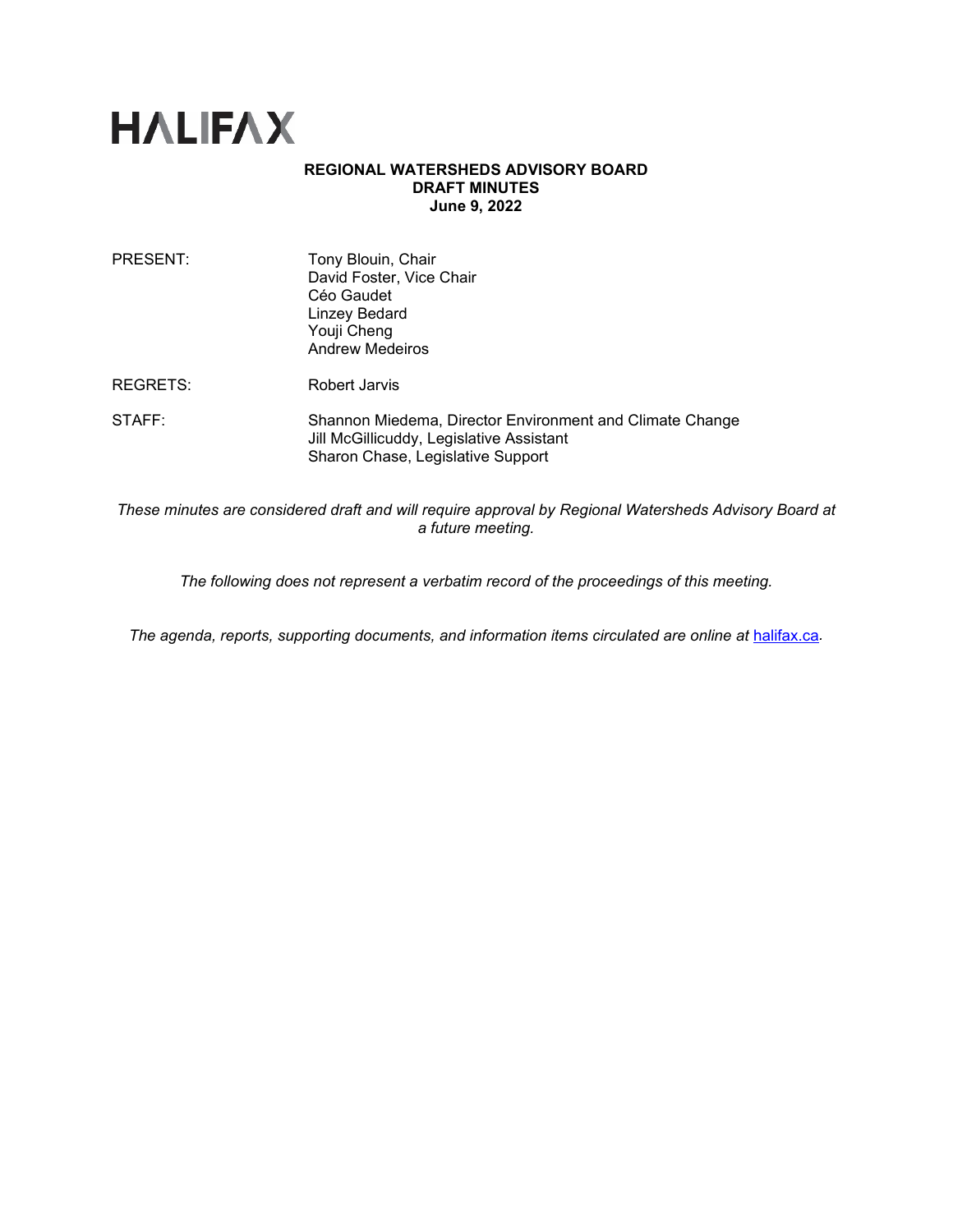*The meeting was called to order at 5:04 p.m., the Board adjourned at 6:17 p.m.*

# **1. CALL TO ORDER AND LAND ACKNOWLEDGEMENT**

The Chair called the meeting to order at 5:04 p.m. and acknowledged that the meeting took place in the traditional and ancestral territory of the Mi'kmaq people, and that we are all treaty people.

# **2. APPROVAL OF MINUTES – November 18, 2021 and April 14, 2022**

MOVED by David Foster, seconded by Céo Gaudet

## **THAT the minutes of November 18, 2021 be approved as circulated.**

## **MOTION PUT AND PASSED.**

MOVED by Céo Gaudet, seconded by David Foster

## **THAT the minutes of April 14, 2022 be approved as circulated.**

## **MOTION PUT AND PASSED.**

# **3. APPROVAL OF THE ORDER OF BUSINESS AND APPROVAL OF ADDITIONS AND DELETIONS**

Additions: None

Deletions: None

MOVED by Andrew Medeiros, seconded by Céo Gaudet

## **THAT the agenda be approved as presented.**

# **MOTION PUT AND PASSED.**

# **4. BUSINESS ARISING OUT OF THE MINUTES- NONE**

# **5. CALL FOR DECLARATION OF CONFLICT OF INTERESTS- NONE**

# **6. CONSIDERATION OF DEFERRED BUSINESS- NONE**

# **7. CORRESPONDENCE, PETITIONS & DELEGATIONS**

**7.1 Correspondence**

Correspondence was received and circulated to members.

## **7.2 Petitions- None**

## **7.3 Presentations**

7.3.1 Direct Discharge of WWTP effluents into Freshwater lakes – Shalom Mandaville and Dr. Joseph Kerekes

Shalom Mandaville gave a presentation on direct discharge of WWTP effluents into Freshwater lakes and responded to questions from the Regional Watersheds Advisory Board.

Dr. Joseph Kerekes responded to questions of clarification from Board members.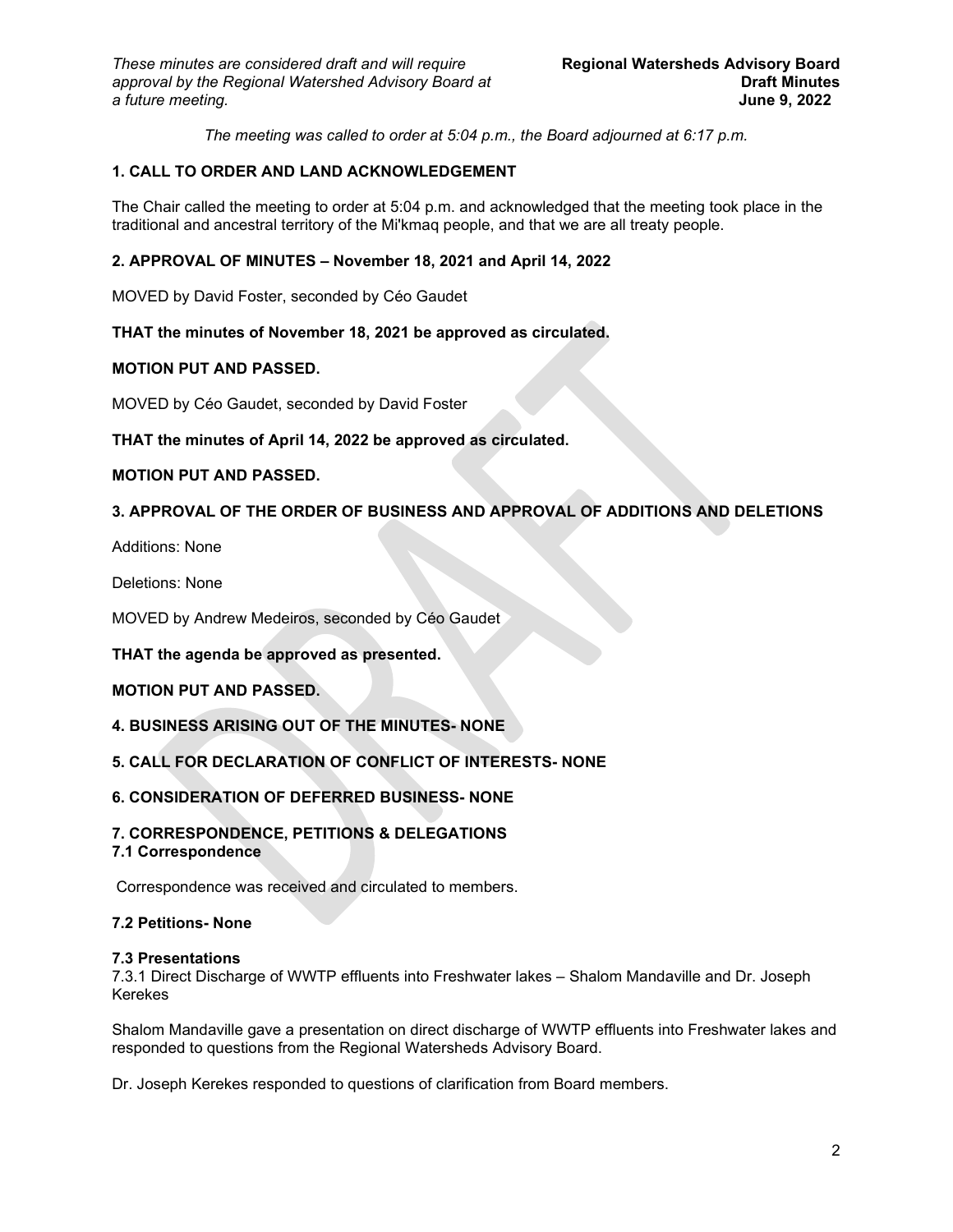*These minutes are considered draft and will require* **Regional Watersheds Advisory Board** *approval by the Regional Watershed Advisory Board at* **Draft Minutes**   $a$  *future meeting.* 

The Board discussed Provincial jurisdiction of sewage treatment plants and the Federal regulations for newly developed treatment plants. It was confirmed that in HRM the largest plants discharge to seawater and 10 smaller plants discharge to freshwater. Private treatment plants are permitted and regulated by the provincial government. The treatment of industrial waste was discussed; within the service boundary it is connected to the sewer system and outside of the service boundary into its own septic system or plant. HRM has limited jurisdiction. The Board would like to confirm if the location or design of private systems could be defined or required in a Development Agreement. Staff would need to investigate and report back.

# **8. INFORMATION ITEMS BROUGHT FORWARD – NONE**

# **9. REPORTS/DISCUSSION**

## **9.1 STAFF**

# **9.1.1 Discussion on HRM's Beach Monitoring Protocols for 2022**

The following was before the Board:

- Staff memo dated June 9, 2022
- Halifax Beach Water Quality Monitoring Protocol Summer 2022

Elizabeth Montgomery, Environmental Performance Officer Water Resource Specialist, requested the Board's feedback and suggestions on HRM's Beach Protocols. The goal is to find a balance where the beaches are open as much as possible while maintaining public health and safety. The protocol is set for this season. Staff are now focusing on ways to be more proactive in detection and control moving forward.

Montgomery answered questions for the Board around sampling procedures and how issues are dealt with at unmonitored beaches. They also highlighted the Micmac and Banook study and the pollution control study at First Lake.

The Board reviewed the existing program and offered the following suggestions:

- The strips used for toxin level assessment could be tested immediately instead of the waiting the seven-day period of no viable bloom. This immediate testing methodology has been used at Dal in their research. Both approaches could take place this season and the two methodologies and results compared for future seasons
- There are new technologies where on-site sampling could be done. There may be an opportunity to conduct a pilot with some university partners to test these new technologies
- Dr Vincent Sieben at Dalhousie and Dr Christina Bottaro at Memorial University were recommended, and their contact information provided to staff
- Passive sampling and grab samples of instantaneous bloom should be considered
- To successfully move from reactive to proactive it will be necessary to look at the causes of the water pollution and how to mitigate the sources
- The Board emphasized that land development creates challenges for lake and water health
- The Regional Plan review needs to address these impacts, in particular stormwater protection
- Policy should ensure separation of storm water and sewer systems in new developments
- Halifax Water is also an important partner and have a pollution prevention team

The Board expressed an interest in seeing in the data collected from this year's program.

## **9.2 BOARD MEMBERS- NONE**

# **10. ADDED ITEMS- NONE**

# **11. DATE OF NEXT MEETING – July 7, 2022**